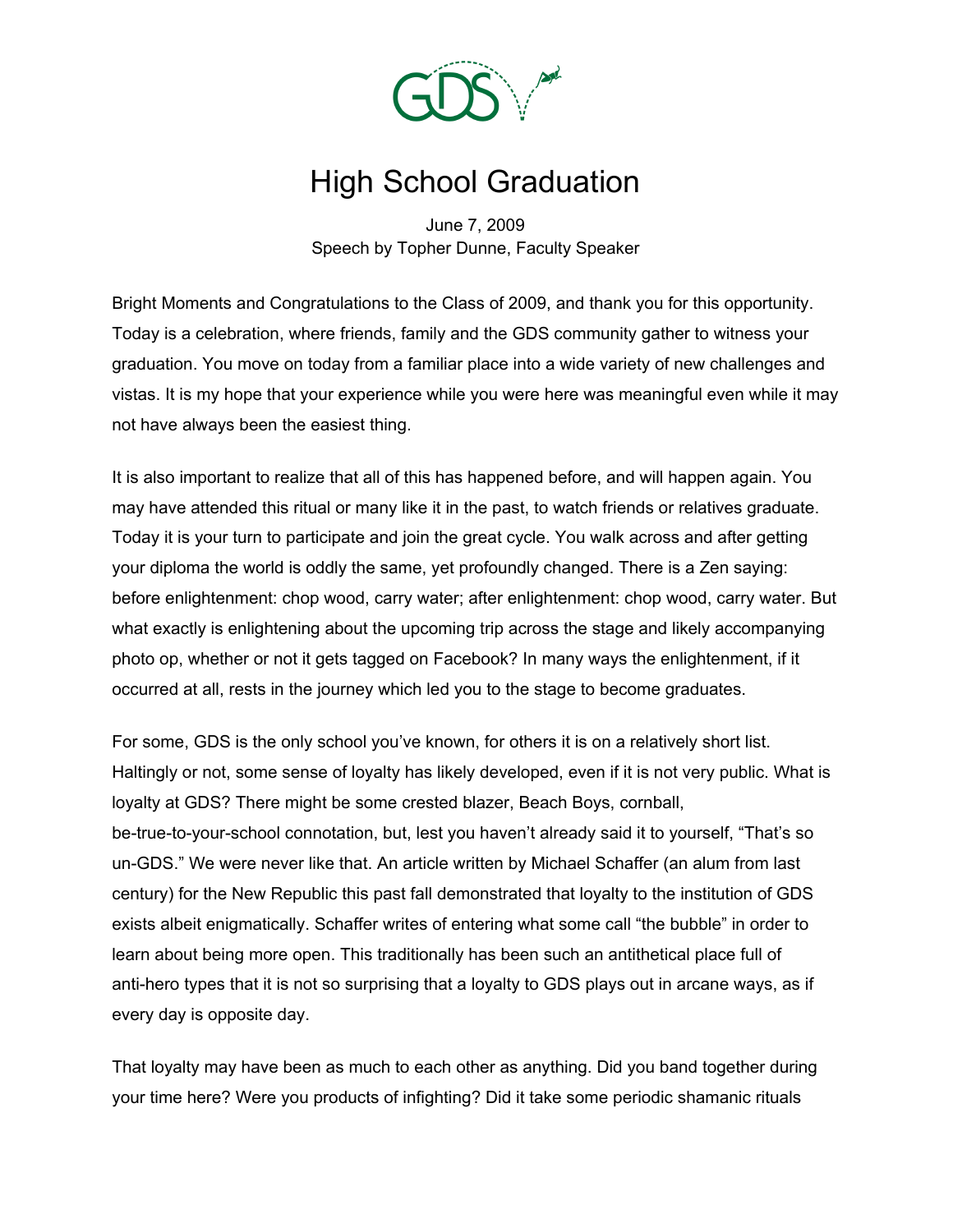involving paper, sage, cinnamon and a secondhand Crockpot from the '70s to keep you together? Did you need zip-ties to keep from separating too soon? Or was it deeper than that? Your relationship to GDS may have started as contractual—with an application and enrollment ... but it was always deeper than that, being much more than following, or trying to bend your way around sets of rules. It was more like living up to (and interacting with) norms in some larger way as a community, where you could engage with the culture and interact with it.

The relationships that form around peers or colleagues involve trust. Did you come to trust easily? Did that trust grow into loyalty? Were you tested? Perhaps 6th period senior year? By being 10 points down at half-time in the tournament finals against some Quaker school down the street? Being asked to show up to support a friend, or classmate, in an activity, show, at a taping? To contribute to some group project? Or was it internal? Promising yourself? When you said you'd meet someone at Conie's, or pretended you would?

The "all together-ness", and many other things in the world, began to fracture as early as last fall. Who did you trust then? Who did you let down? Who let you down? Paulson? Your auto mechanic? Bernanke? Geithner? Jim Kramer? Jon Stewart? Jon Stewart while he was interviewing Jim Kramer?Or was it yourself again?

The list of people I remain loyal to and miss terribly because they are gone from GDS as students or colleagues, let alone those gone in any larger sense, grows annually. I don't see how it can't. Time moves on and despite how much you want to keep some things the same, it doesn't always, or even usually happen.

So now you are here, at a ritual which in effect casts you out. Today you are 'beyond' GDS, which can be bittersweet. Is this ritual based on truth or meaning? The truth of completion, recognition of reaching the goals we the institution set for you, or the meaning that there's a larger world out there which needs people like you to be in it.

What do you do now? John Legend, of all people, recently said "I'm ready to go right now ..." and something about a green light, which may have a graduation tie-in, but he also delivered a commencement address at his alma mater. While he politicked it up a great deal, he also mentioned about not being blind followers. In my experience you do not tend to be blind followers, sycophantic "Yes Men" but rather are ones to stand up. BE the anti-heroes, or even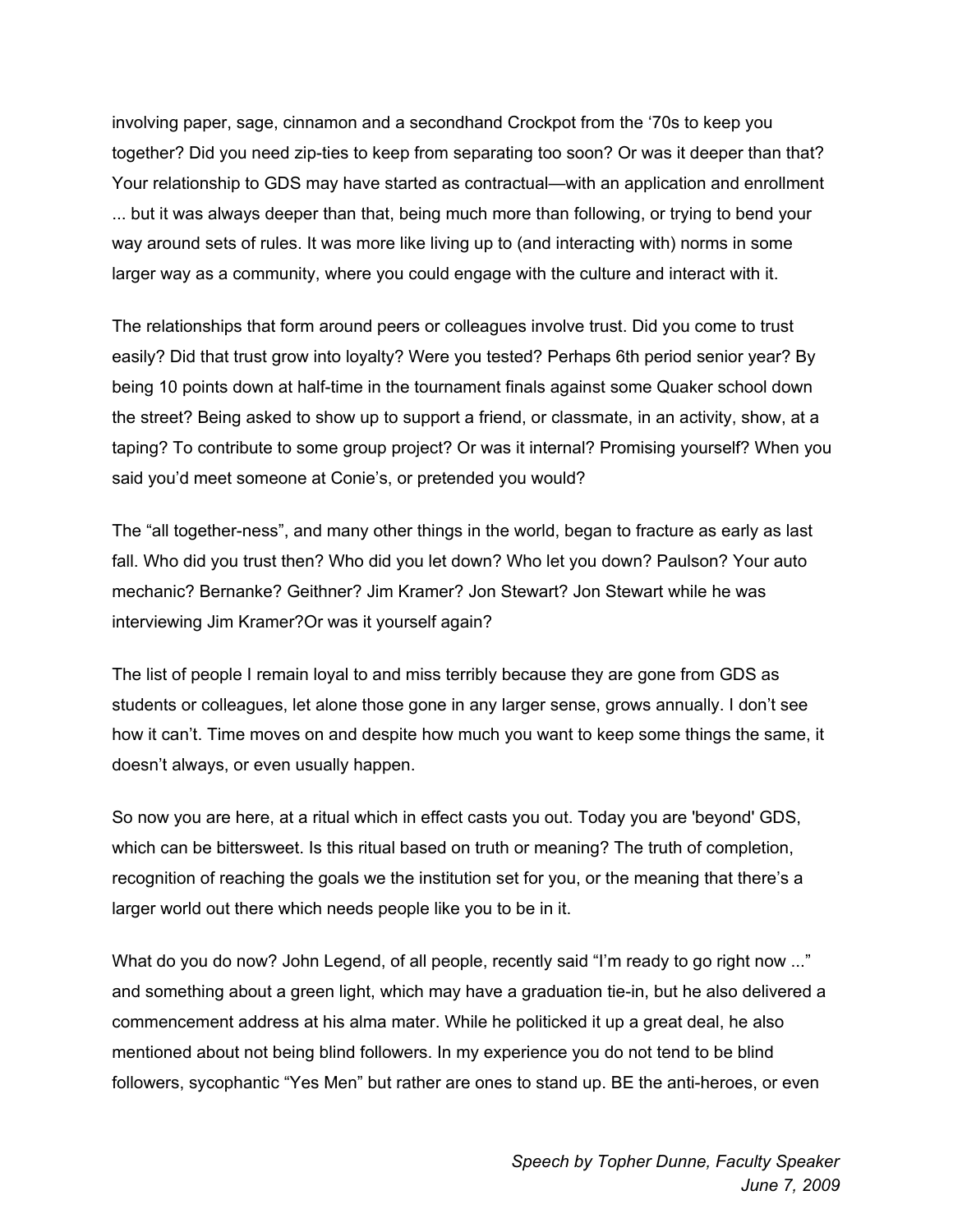heroes, you can be. Your dissent can be loyal, even patriotic.

Sophia Lyon Fahs said "It matters what you believe." I agree, but would add: it matters as much what you do. How did you plan for time beyond today? Did you simply prove (or hope) you were better than other applicants? Interestingly worthy in some innate way? How many "Pick me pick me pick me" moments are there in a life vs. proving your worth day-to-day by doing. Fortunately, life is not a series of college applications, or high-flying prom date requests (many of which didn't seem to be so in question in the first place). Now it is time to do things. You have choices, but it is an allocation problem: there are limits of time (the ultimate scarce resource), energy, effort. What's "on your list"? Must-do things? Are there people you need to say things to?

I went ahead and said some of those things this spring, and became...verklempt at a theater talk back It was during an attempt to explain some of why I do what I do and how I appreciate all I've gotten to see you do over the years. Like many of the faculty sitting beside you now, I believe in who you are and support you in your endeavors. That won't change with today.

But we're still at the ritual ... So you might get to the stairway and blanch. Arjuna, the heroic kshatriya from the Mahabharata, looks before him on the battle plain of Kurukshetra, sees what is about to occur and stops, unable to do anything. Yet Krishna, his charioteer, shows him that time will march forward and events occur whether he stops or not. The world will continue and he should fulfill destiny by going forth and doing, not standing idly by. So, climb the stairs!

You may climb the stairs, descend again, leave the hall, ditch the diploma, hit beach week and never look back on us again, but I think most of you will choose otherwise; this place has likely meant too much you. Caring, worrying about the future of GDS and the world at large, or someday to wax nostalgic about some demi-godlike twilight when you went to GDS, Change came to Washington and things seemed possible; That is more likely part of your destiny.

To temper the previous allusions, memory is a tricky thing. Years hence today may be just a few flashes, if anything. In fact, most of your schooling may already be a few flashes, if anything. Respect that you don't know everything, let alone remember it, keep learning and perhaps some of the things we went to great pains to teach you can stay alive in some form or fashion.

What will you carry away from GDS? Memories of the good may linger, but so might wrongs,